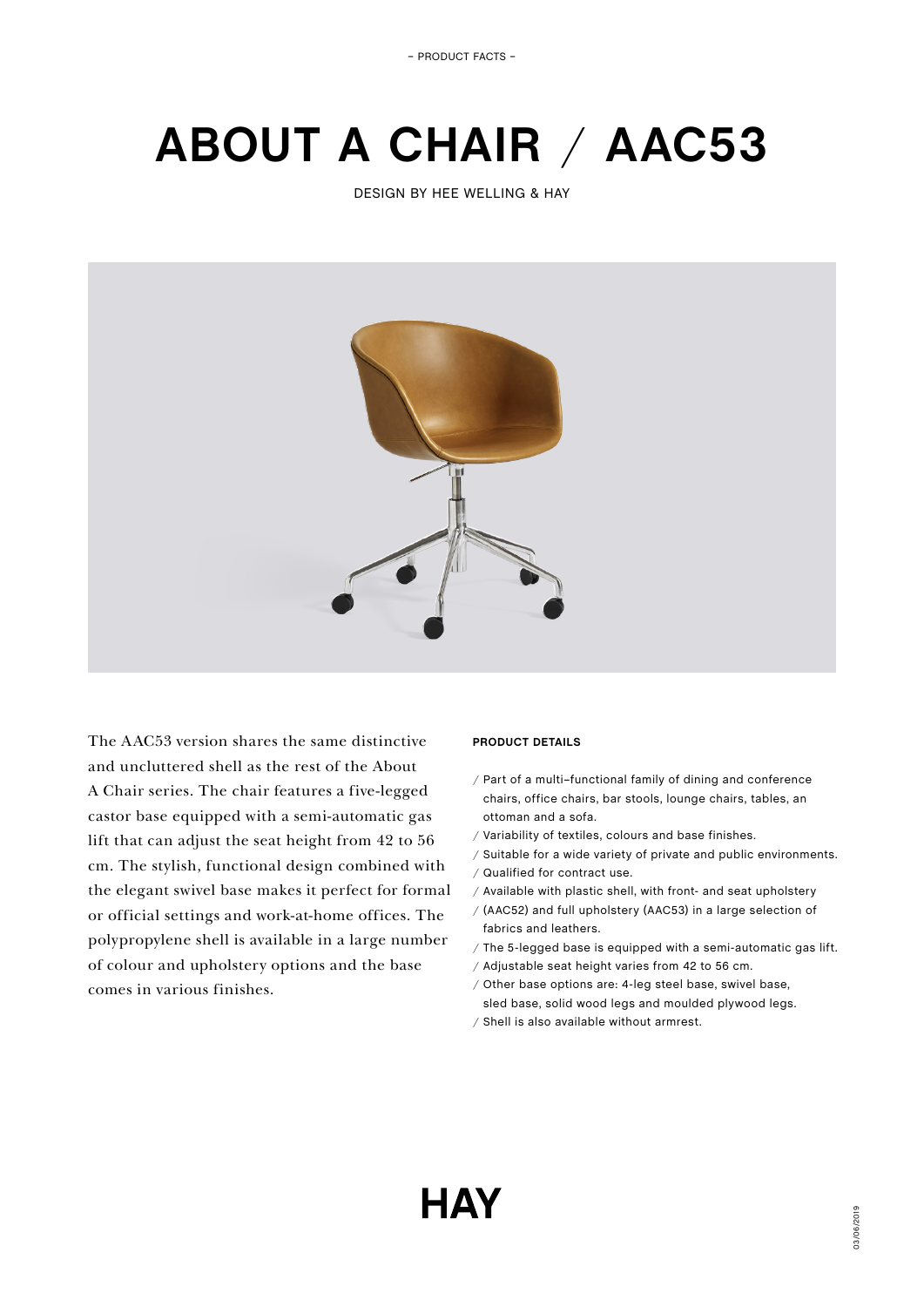# **MATERIAL**

SHELL / Injection moulded polypropylene shell with armrest with full upholstery.

BASE / 5 star swivel base in cast aluminium with wheels and gas lift. With soft wheels for all floors.

# **FABRICS & FINISH**

Available in a large selection of standard fabrics and leathers.

## STANDARD FABRICS BY KVADRAT

| / Remix          | / Fiord      |
|------------------|--------------|
| / Surface by HAY | / Hallingdal |
| / Steelcut       | / Canvas     |
| / Steelcut Trio  | / Compound   |
| / Melange Nap    | / Harald     |
| / Divina         | / Lila       |
| / Divina Melange | / Coda       |
| / Divina MD      | / Balder     |
|                  |              |

#### MAHARAM FABRIC\*

/ Mode

### ROMO FABRICS\*

| / Ruskin | / Olavi by HAY |
|----------|----------------|
| / Roden  | / Linara       |

| / Bolgheri | / DOT 1682 |
|------------|------------|
| / Fairway  | / Flamiber |

# VELOUR FABRICS\*

/ Lola / Ice (UK only)

# STANDARD LEATHERS BY CAMO LEATHERS / Silk

/ California / Sierra

\*Only available in colours selected by HAY.

#### **BASE FINISH**



BASE FINISH / Available in 3 different base finishes.

- / Polished aluminium
- / White powder coated aluminium (RAL 9003)
- / Black powder coated aluminium (RAL 9005)

# **CONSTRUCTION**

BASE / 5 star swivel base in cast aluminium with wheels and gas lift.